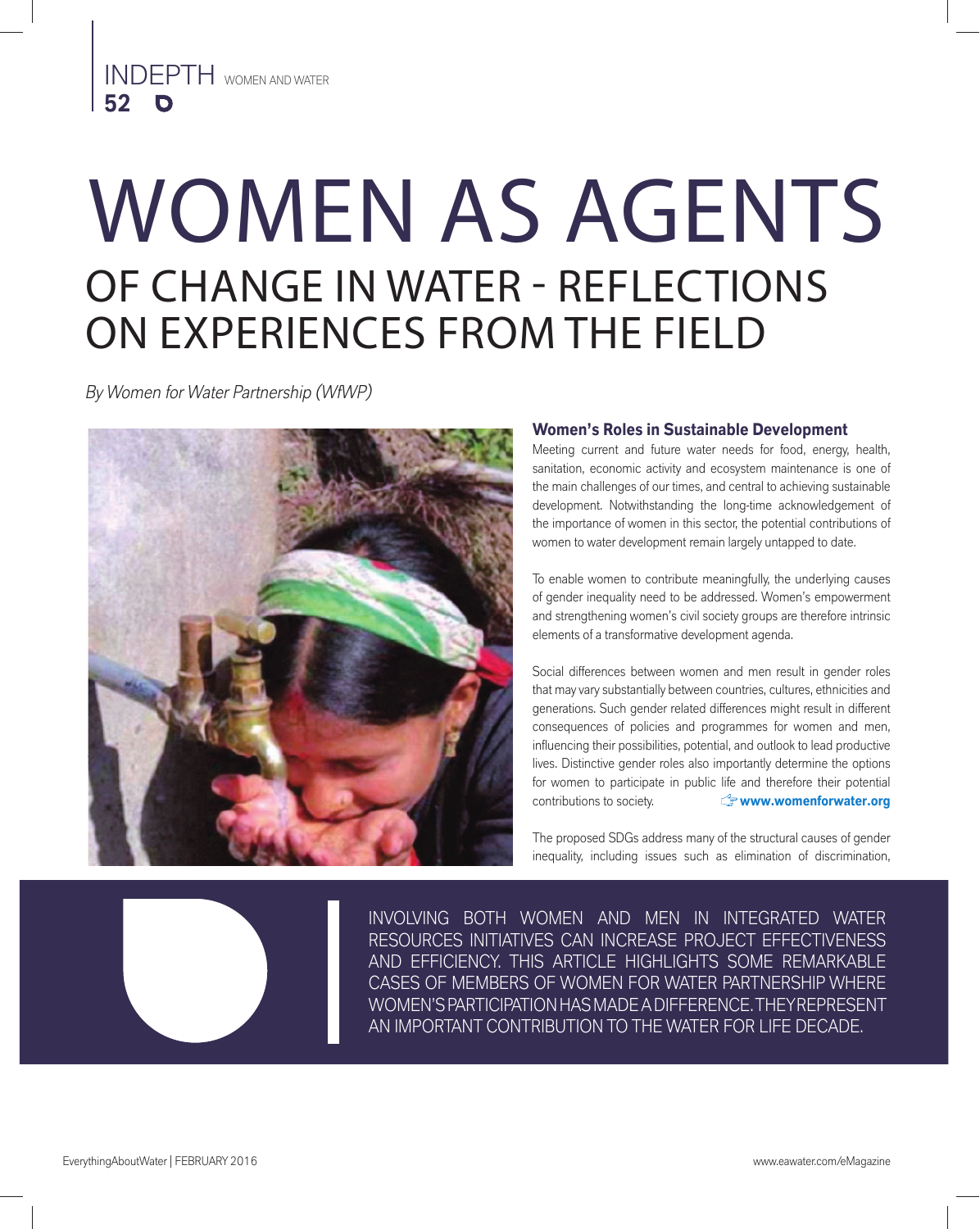violence, and harmful practices against women, recognizing and reducing unpaid care work, promoting access to and control over assets and property, and reversing unequal participation in private and public decision-making, as well as achieving universal and equitable access to safe and affordable drinking water for all, access to adequate and equitable sanitation and hygiene for all and ending open defecation, paying special attention to the needs of women and girls and those in vulnerable situations. A recent global survey on the role of women in development confirms that domestic water and safe sanitation is a domain with a particular strong potential to transform the lives of women and girls.

In many societies and cultures women and girls are the traditional water carriers, while their influence in decision-making regarding water is limited. Yet the positive results of involving women in the design and planning stages of water initiatives are multiple, from reducing corruption and increasing transparency to better financial management and empowering women by example. As an illustrative example, UNICEF points to the findings of a World Bank evaluation of 122 water projects, stating that the effectiveness of a project was six to seven times higher where women were involved than where they were not.

Involving women in water decision-making also addresses overall questions of gender equality in the process. The central role of women in the provision, management and safeguarding of water is anchored in the Dublin principles that were agreed during the International Conference on Water and Environment (ICWE) in Dublin, Ireland in 1992, 10 have been integrated in the water programmes of UNCED Agenda 2111 and are the corner stones of Integrated Water Resources Management (IWRM) ever since.

### **Women's Leadership in Water Cooperation: Good practices from the Women for Water Partnership**

In a water-secure world, policies and practices would respond equitably to the water needs of all citizens, regardless of their social identity, status and gender. This would require consulting diverse groups of citizens and stakeholders, but also engaging them during implementation.

Stakeholders are any party who may affect or be affected by projects or programmes, ranging from governments, regulatory agencies and businesses to communities, civil society and NGOs.

Traditional, top-down management places women and other civil society groups on the side of the affected, those that need to be provided for rather than participating in their own development. In contrast, participatory water governance considers all stakeholders as actors with common but differentiated responsibilities in ensuring the sustainable use and management of water resources. Women's groups and networks are organized at local, national and international levels and encompass a diversity of professional, religious, and political affiliations, ethnicities and cultures, as well as thematic interests.

The social capital represented by women's organizations can be a substantial resource for collective action at all levels, contributing to social cohesion, democracy, economic development and sustainability of interventions.

Evidence shows that meaningful involvement of women in water resources development, management, and use can lead to effective solutions to water problems, helping governments avoid poor investments and expensive mistakes, making projects more sustainable, and ensuring that infrastructure development yields maximum social, economic, and environmental results and furthers sustainable development goals.

Women's civil society organizations have successfully provided water and sanitation for the poor, curbing corruption and preventing conflicts, increasing resource efficiency, as well as addressing water management in an integrated manner for sustainable livelihoods. Their strength lies in their ability to reach down into the capillaries of society, they can inform and engage community members, and build trust resulting in locally owned projects and programmes.

Some of the examples of women participation in water sector are given below:

# **The Situation in Tanzania**

Women Oorganizing for water provision and

management under the umbrella of women for water partnership, women's civil society leaders in Tanzania have organized themselves around issues of water provision and management since 2005. The WfWP small grants scheme along with the women and water workshops organized at the 2007 and 2009 Tanzania Gender Networking Programme gender festivals have resulted in national Women for Water hub to develop and coordinate women and water action in the country, and the development of the Women Fund Tanzania as an institutional support mechanism for local women's groups.

The Tegemeo Women Group (TWG) is a prime example of how a local civil society group, if empowered and capacitated, can lead water and sanitation provision at community level and transform the community in the process. The water and sanitation programme in Mweteni has been operational since 2005, whereby the role of TWG has changed over time. From being a lobbyist in the early days, sensitizing the community and pressurizing the village leadership to take an active stance in water provision, TWG developed into the driving force behind community consultations and multistakeholder engagement in the development of a comprehensive water and sanitation development scheme with the same District water engineer. In the course of the phased project, TWG developed capacity for project oversight and took on its financial administration. TWG members have also become trainers on sanitation and hygiene.

Throughout the entire project, the Tegemeo Women have played the crucial role of liaising with the District water office and upholding constant communication with community members, informing them of progress and challenges and encouraging them to participate actively in decision-making and to contribute to implementation. Being part of the global WfWP network and the visible support of international peers and the global WfWP secretariat, have given the Tegemeo women face and recognition at home, and the courage and power to uphold their prominent position as guardians of the project and spokesperson for the local beneficiaries.

This has ensured that the project remained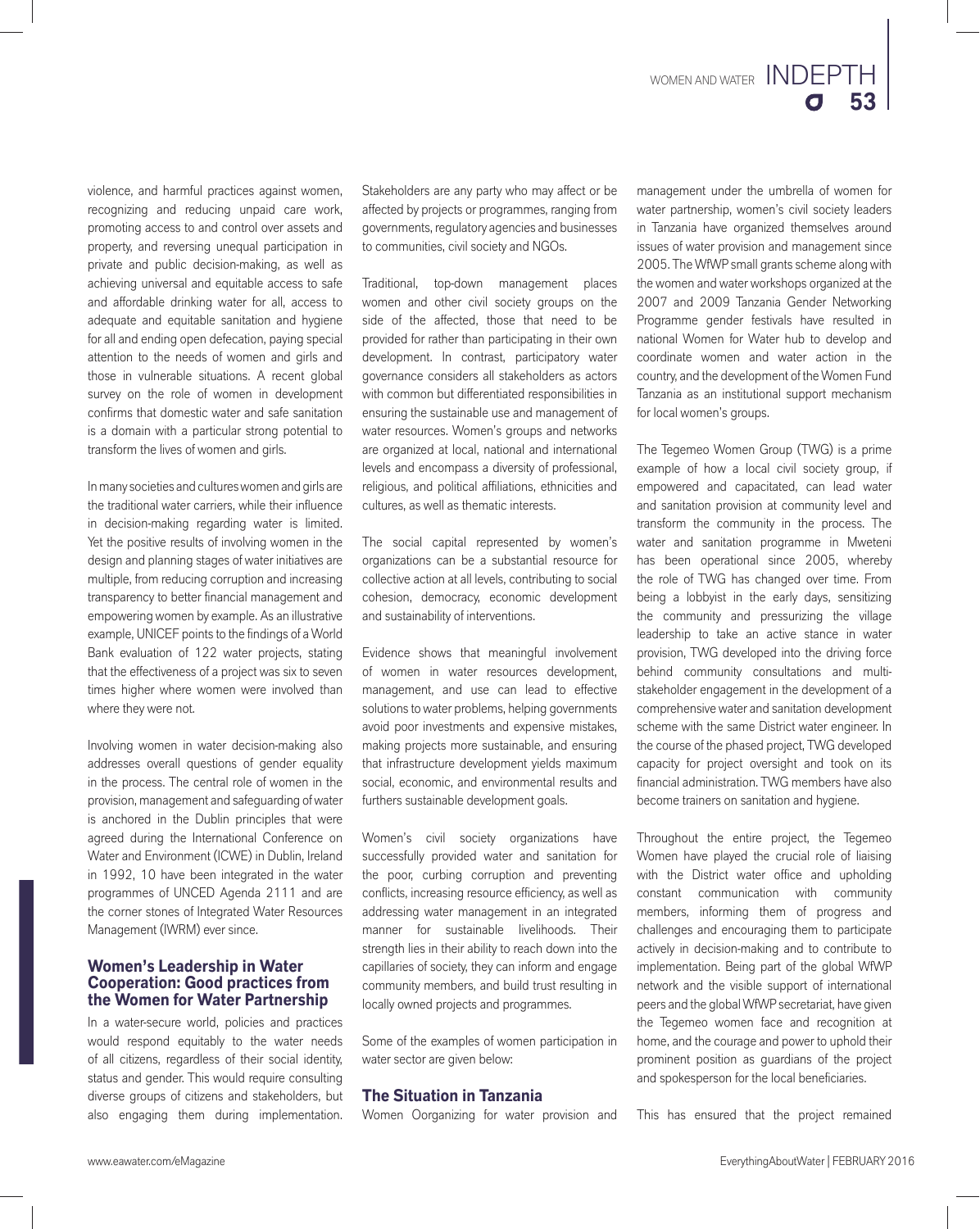

community focused, while attempts at corruptive practices were effectively curbed. The Tanzania Gender Networking Programme, Women Fund Tanzania, and Tegemeo Women Group thus have complementary roles in bridging the gap between national policy and local implementation in supporting gender mainstreaming and women's leadership in the water sector.

Contributions to the Water for Life Decade: The Mweteni example Policies, legal frameworks and institutional mechanisms since 2011 Tanzania is involved in the development of a new Constitution. A strong women's coalition, including Women Fund Tanzania and Tanzania Gender Networking programme has consistently and successfully pushed for explicit inclusion of gender equality in this new Constitution. The Constituent Assembly which ended towards the end of 2014, has included in the proposed constitution the specific mention of the right for women to acquire, own, use or develop land under the same conditions as men. Having land and water rights for women included in the Constitution will greatly enhance their possibilities to lead productive lives.

A challenge in decentralizing water supply and management is reconciling national laws and policies with customary law and traditional practices. Local authorities are often not

equipped to address integrated water resources management (IWRM), and communities are frequently neither aware of nor organized to practice a participatory approach. In the case of Mweteni, Tegemeo Women Group demanded action from their local governments, initiating the process of securing water title deeds for the springs that supply the village, which were obtained by the village authorities in 2006. This was followed by the protracted development of participatory water governance, whereby the flag of the global women for water partnership and the peer support of TGNP and Women Fund Tanzania helped the Tegemeo Women Group to become and remain an equal partner in the process. TWG has been instrumental in the development of water user committees and an umbrella water users association. As a result, the required Community Owned Water Management Organization is now in place and functional, its constitution requires gender balance in these decision-making bodies.

Women's empowerment and capacity development Tegemeo Women Group positioning themselves as leaders in the water and sanitation project has been a continuous process of capacity strengthening and mindset change. In 2005, Tegemeo Women Group was an informal grassroots group dedicated to small income-generating activities. In 2015, TWG

is a competent membership organization that is capable of project oversight and financial administration and presents its approach at regional and national workshops.

### **The Situation in Armenia**

After independence from the Soviet Union in 1991, Armenia experienced a period of transition to a market-driven economy. Over the last two decades significant political, economic and institutional reforms have gradually taken place in the country. One of the major areas undergoing change is the water and health sector. While Armenia has sufficient water resources to provide the total population with safe drinking water, insufficient investment and the collapse of water supply systems have resulted in inadequate and often unsanitary water supplies. Seventy-five to 85% of water is lost on its way from source to consumers because of pipe deterioration and other reasons. Over the last decade the government of Armenia has taken important steps to improve access, reliability and quality of drinking water and its infrastructure. The water resource balance in many parts of the country has improved and water supply in certain areas has progressed. However, in most parts of Armenia the institutional framework for water supply delivery remains poor. In addition, the sanitation sector had been neglected, particularly in rural areas.

**The Role of AWHHE:** After Armenia had signed the Protocol on Water and Health to the UNECE WC in 1999, AWHHE became a key actor in the implementation of the Protocol. As a national NGO, AWHHE functions as a liaison between the government and civil society and represents the voice of civil society to ensure that policies give due consideration to the gender dimensions of water and health.

AWHHE influences policy and monitors State projects to ensure better alignment with the reality on the ground and to safeguard that the local population benefits from investments and interventions. At the same time AWHHE implements projects on service delivery that yield immediate results. An important part of the work of AWHHE is to strengthen local actors, in particular women, to become active contributors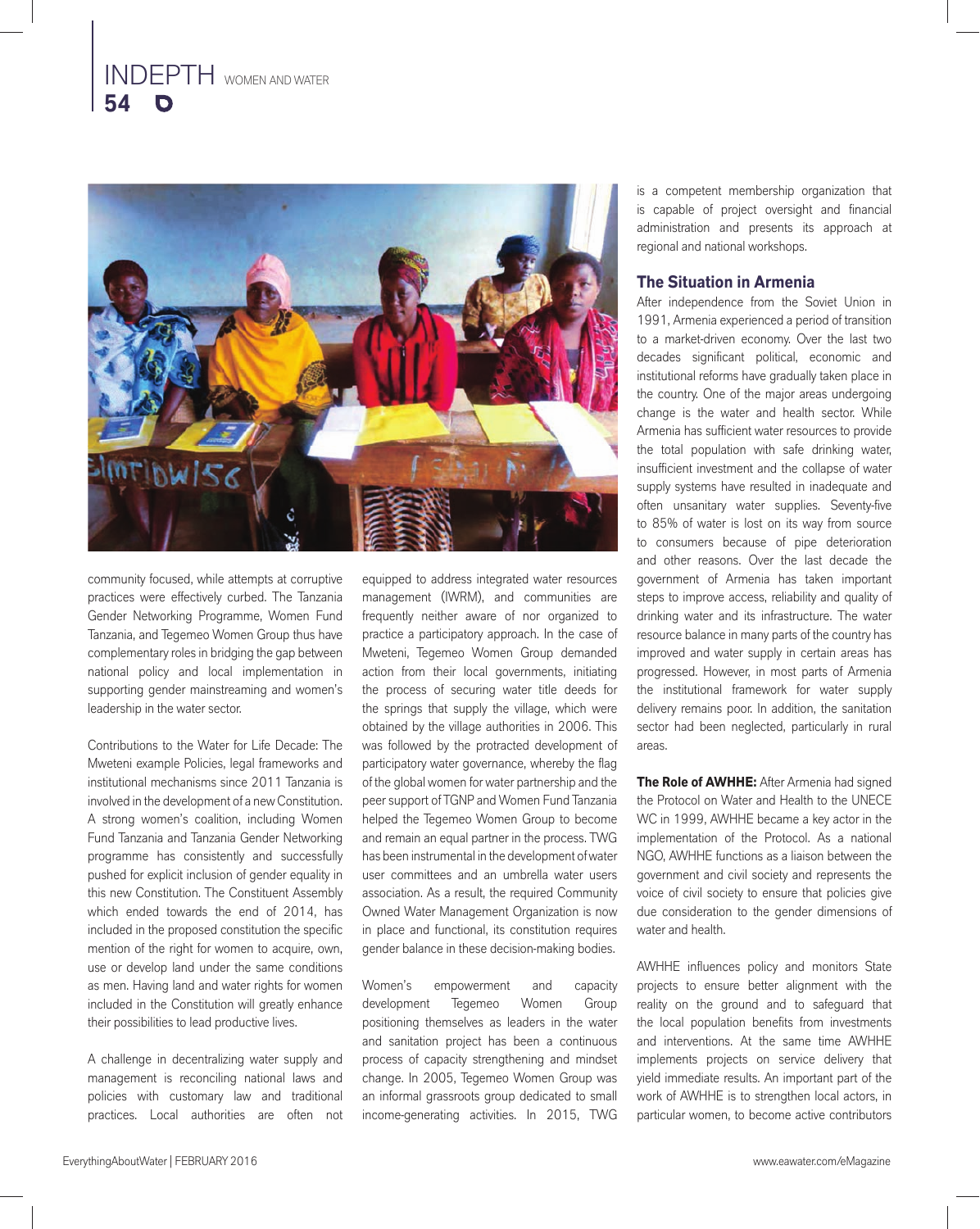

to safe water and adequate sanitation in their communities.

### **The Situation in Ukraine**

Ukraine is considered a "country in transition". Following the Soviet era and independence in 1991, the country suffered a devastating economic blow and the majority of the people live in various gradations of poverty. It was estimated in 2010 that approximately 24% of the population in Ukraine lives below the poverty line. 37 Access to safe drinking water is one of the largest environmental health problems in the country, both in urban and rural areas. About 75% of the population is supplied by surface water, most of which is not fit for drinking unless treated. In addition, water tariffs are rising rapidly. The government is seeking to reform the water sector, and ratified the Protocol on Water and Health in 2003 to address these issues and improve the nation's health.

**The Role of MAMA-86:** MAMA-86, the foremost environmental, women's and social justice organization in the country, has been a driving force behind the drafting and subsequent implementation of the Water and Health Protocol since 1998.

Since 1999 MAMA-86 has contributed directly to improvement of access to safe water and sanitation for over 40,000 people in urban and rural areas by implementing more than 50 pilots in 12 regions of Ukraine. MAMA-86 works with national and local authorities to ensure equal access to WASH for vulnerable groups: school children, patients in healthcare institutions, pregnant women and mothers with babies. MAMA-86 has initiated and coordinated numerous public consultations, raising awareness and building capacity of the population with a focus on women's involvement in water and health management issues.

Since 1997 MAMA-86 has grown from 1 drinking water project in 5 locations (Kyiv and 4 local branches) to a network of WASH projects in 13 regions with over 90 pilot projects in urban and rural areas of Ukraine, all based on local ownership and women leadership. These pilots have resulted in the replacement and/ or rehabilitation of 3 water supply and 2 sanitation infrastructures, installation

of 16 water purification systems for schools, boarding schools, kindergartens, sanatorium and maternity hospitals, and construction of ecosan toilets and 9 small wastewater treatment systems for 5 schools and 91 households in different parts of Ukraine.

# **The Situation in Nepal**

Nepal is endowed with abundant water resources; however, the use of water resources for economic and social purposes, as yet, is limited. Child mortality is exceptionally high, and largely due to poor water supply and sanitation. About 10,500 children die every year in Nepal due to diseases related to water supply and sanitation. The legal framework in general and water laws in particular - are still under development in Nepal. The Interim Constitution of 2007 includes women's rights (article 20) and the right to live in a clean environment (article 16), but no specific mention is made of water.

**Community mobilization and service delivery in Sankhu, Nepal:** W-PLUS, in association with the Friends of Sankhu (FOS), has mobilized women's groups to form cooperatives at Sankhu, Kavre district of Nepal. W-PLUS conducts capacity building and awareness rising, particularly on water management and sanitation. Nine women's cooperatives have been formed to tackle the range of development needs,

including building small infrastructure to provide drinking water and sanitation. As a pilot project, a 7000-liter water tank was built through a costsharing scheme between FOS and the community members. Over 5 years, more than 200 drinking water facilities and over 3000 toilets were built. A total of 100 women in the community have been trained on solid waste management and income generation through fertilizer production. The women's cooperatives collect funds to cover operations and maintenance.

**Result:** Today, women of Sankhu are aware of the benefits of water and sanitation. They are mobilized together and have formed a cooperative. The literacy classes provided by FOS and waste management skills learnt from WPLUS have empowered them. The women of Sankhu developed their leadership skills through active involvement in the cooperatives, and in working for the socioeconomic development of the community.

### **Demonstrating the Added Value of Women's Civil Society Organisations**

In many societies and cultures women are the traditional water carriers, but their influence in decision-making regarding water is limited. The positive results of involving women in the design and planning stages can be multiple, from creating